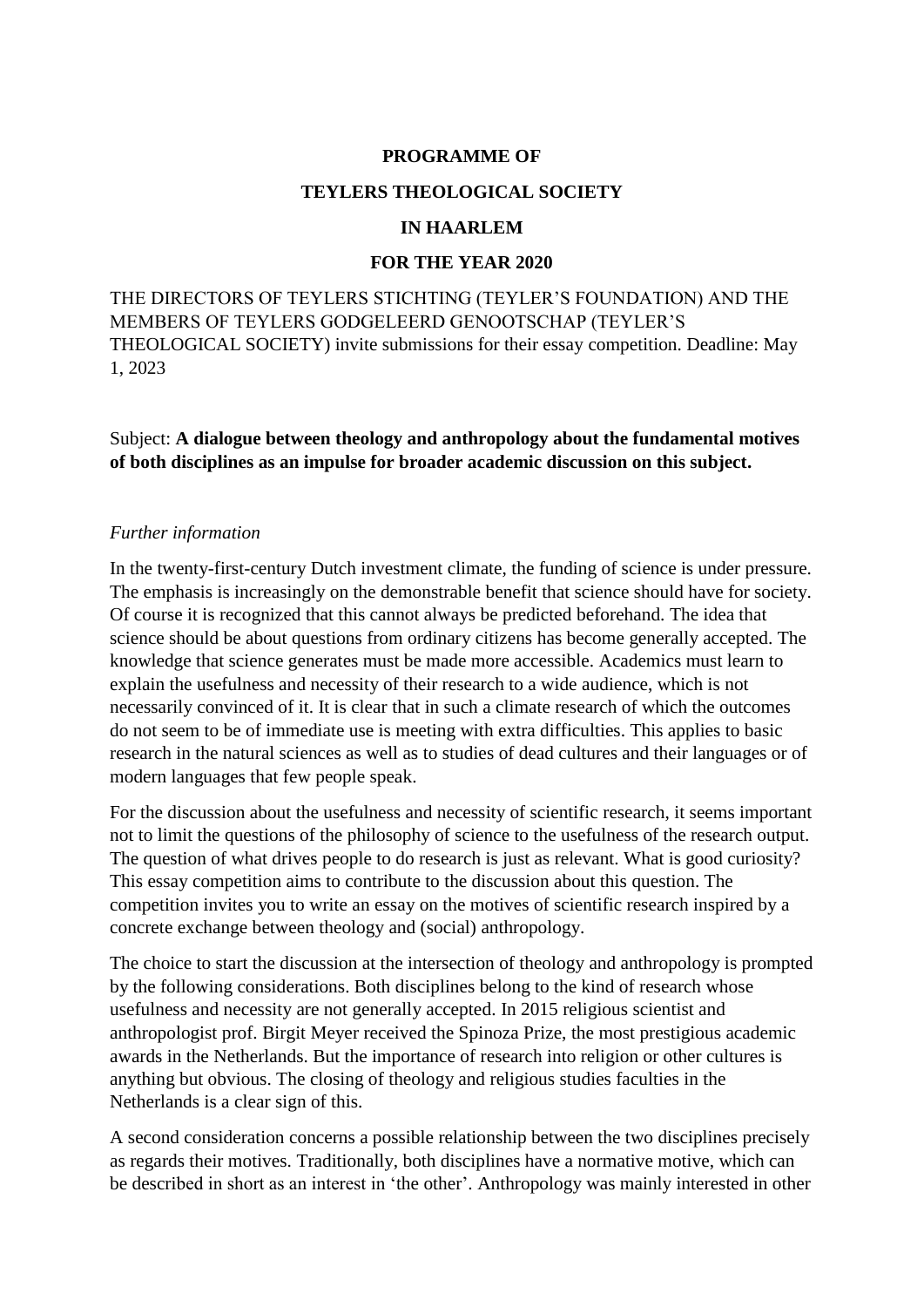so-called non-Western cultures. Now that globalization has made societies much more diverse, there is more awareness of 'the other' in their own ranks and research is also focusing on 'the other' in the familiar social context. Theology is driven by knowing 'the other' in the ultimate sense, the divine, however much this may be experienced in the familiar world. In the meantime, this focus on 'the other' has been criticized or even exposed, for example as a reflection of colonial relations or as starting self-evidently from Western ideas of transcendence. In both disciplines a turn towards a more descriptive method is visible, in which the normative questions have a less obvious place. Of course, they have not disappeared or are no longer important. Anthropologists and theologians must justify why research into, for example, Pentecostal churches in Ghana or in the Amsterdam area of the Bijlmer is important. This accountability must also be given at the level of the fundamental motives.

A third consideration is that recently, various initiatives have been taken towards dialogue from both disciplines. In addition, theologians are increasingly using anthropological concepts, methods and approaches (ethnography, 'material turn') and anthropologists are increasingly emphasizing the importance of reflection on metaphysical or ontological questions ('ontological turn'). Clearly, fundamental questions are at stake in this dialogue about what drives these disciplines in their research. However, these questions have not been automatically identified and elaborated so far. Often the dialogue takes the form of borrowing from each other's methods or concepts, without a more fundamental mutual questioning.

This essay competition calls for a fundamental mutual questioning of theology and social anthropology. The rapprochement that has arisen between the two disciplines is an opportunity to initiate a conversation that contributes to critical self-reflection and constructive reorientation within the own disciplines. That conversation is also important for answering current questions from society about the usefulness and necessity of academic research.

*Entries should consist of either one extended study, in the form of a text prepared for publication, or of several publications, most of which should have appeared in the three years prior to May 1, 2023. In the latter case, entrants should also submit a hitherto unpublished text, written especially for the competition, in which the earlier publications are placed in a broader academic context.* 

### *General Information*

Pieter Teyler van der Hulst (Haarlem, 1702-1778) was a Dutch merchant. In his will, he stipulated the founding of an important museum together with Teylers Stichting (Teyler's Foundation). Part of this Foundation are two learned societies, each of which presents a yearly essay competition. Teylers Godgeleerd Genootschap (Teyler's Theological Society) is one of these learned societies. It organizes essay competitions in the field of theology, philosophy of religion and religious studies.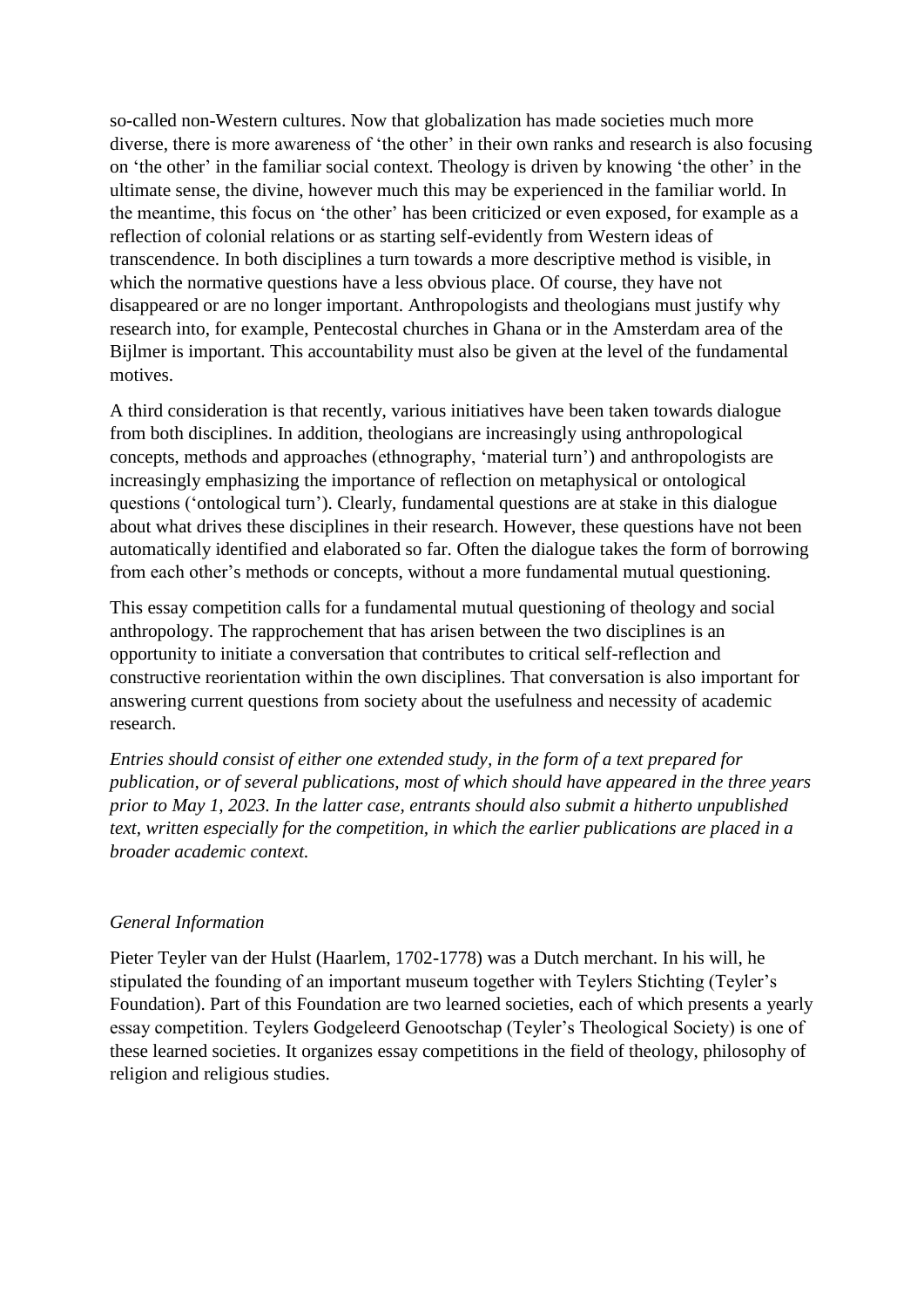# *Procedure*

- In order to qualify for the competition, candidates should submit four copies of their entry to the Directors of Teylers Stichting, Spaarne 16, 2011 CH Haarlem, The Netherlands, before May 1, 2023. Entries received after that date will not be taken into consideration.
- The essays must be in English, French, German or Dutch. Because of the stipulations of Pieter Teyler's will, the essays may not mention the author's name but should be identified only by a motto. The entry should be accompanied by a sealed envelope containing the author's name and address, with the motto on the outside.
- To avoid a long wait before hearing the result of the evaluation, in case an award has not been made, authors are requested to send together with the sealed envelope an open envelope containing the name and full address of a person with whom the Directors of Teylers Stichting may enter into correspondence confidentially.

# *Evaluation*

- The evaluation will be carried out by the members of Teylers Godgeleerd Genootschap (Professor M. Barnard, Professor H.L. Beck, Professor E. Jorink, Professor A.B. Merz, Professor M. Popović, Dr. E.P. Schaafsma, Professor E.G.E. van der Wall).
- The evaluation will be communicated within seven months from the final date of submission in the form of a recommendation to the Directors of Teylers Stichting, who will decide within one month whether or not to give an award.
- This decision is final.